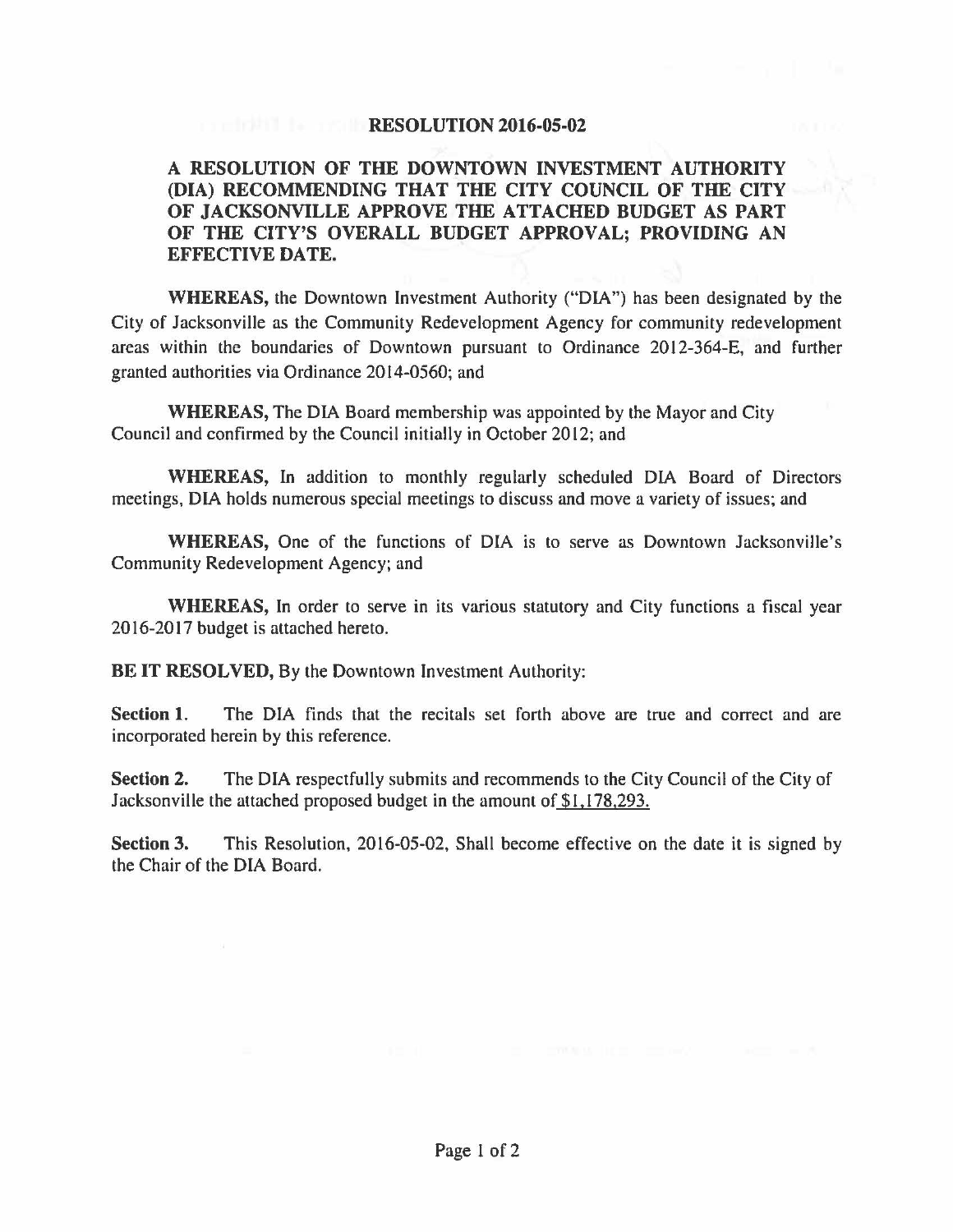| WITNESS:            | DOWNTOWN INVESTMENT AUTHORITY |      |  |
|---------------------|-------------------------------|------|--|
| a area Chales       |                               |      |  |
|                     | James Bailey, Chairman        | Date |  |
|                     |                               |      |  |
| VOTE: In Favor: $6$ | Opposed:<br>Abstained:        |      |  |
|                     |                               |      |  |

FORM APPROVAL:

Office of General Counsel

G:\Shared\Administration\Aundra Wallace\DIA Resolutions\2015\May 2015\RESOLUTION 2015-05-01.doc